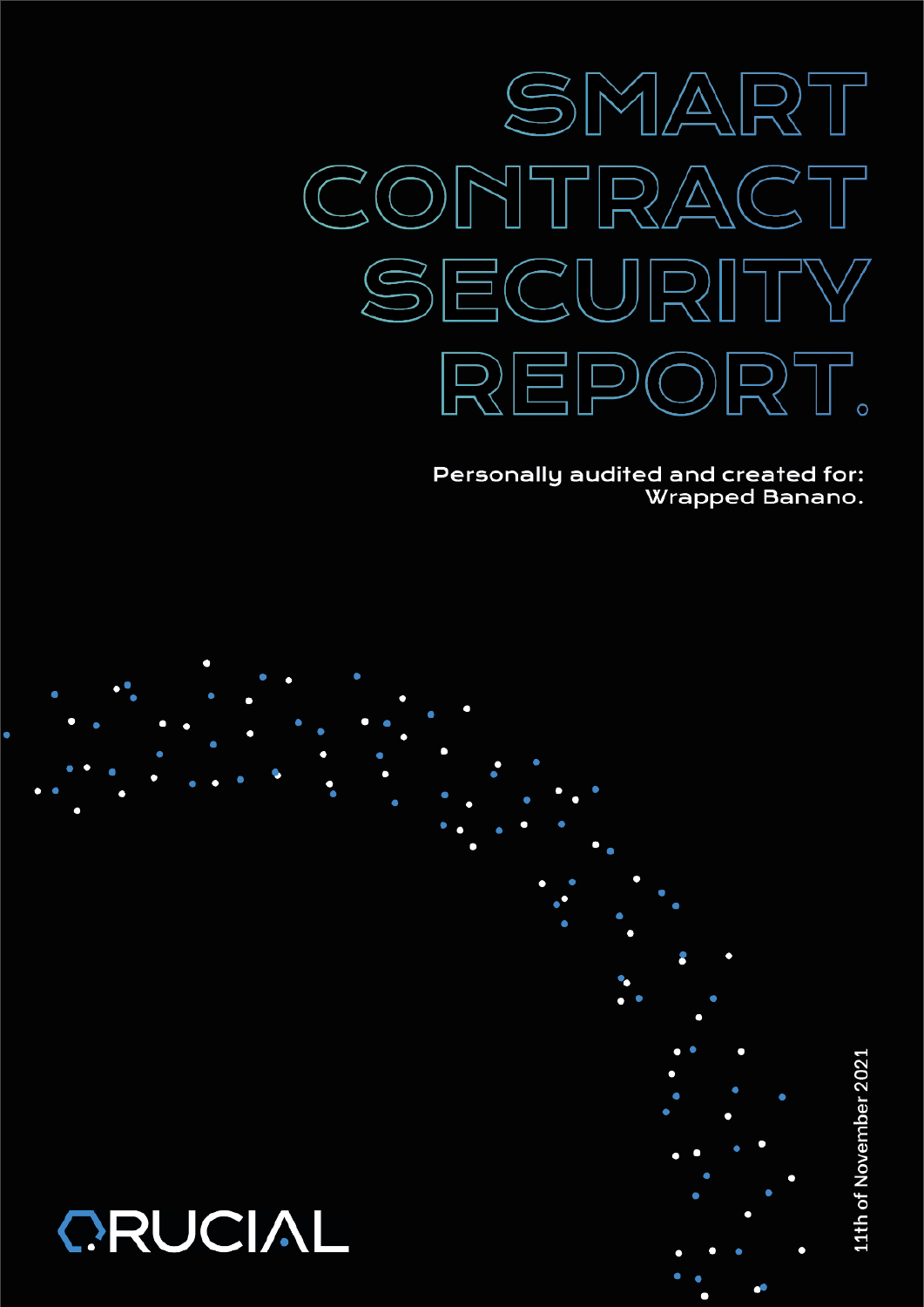# TABLE OF CONTENTS

Introduction

Overview

Project

Audit

Vulnerability

Audit Scope

Risk classifications

Findings

Appendix

Disclaimer

Thank you



**2** . Wrapped Banano Security Audit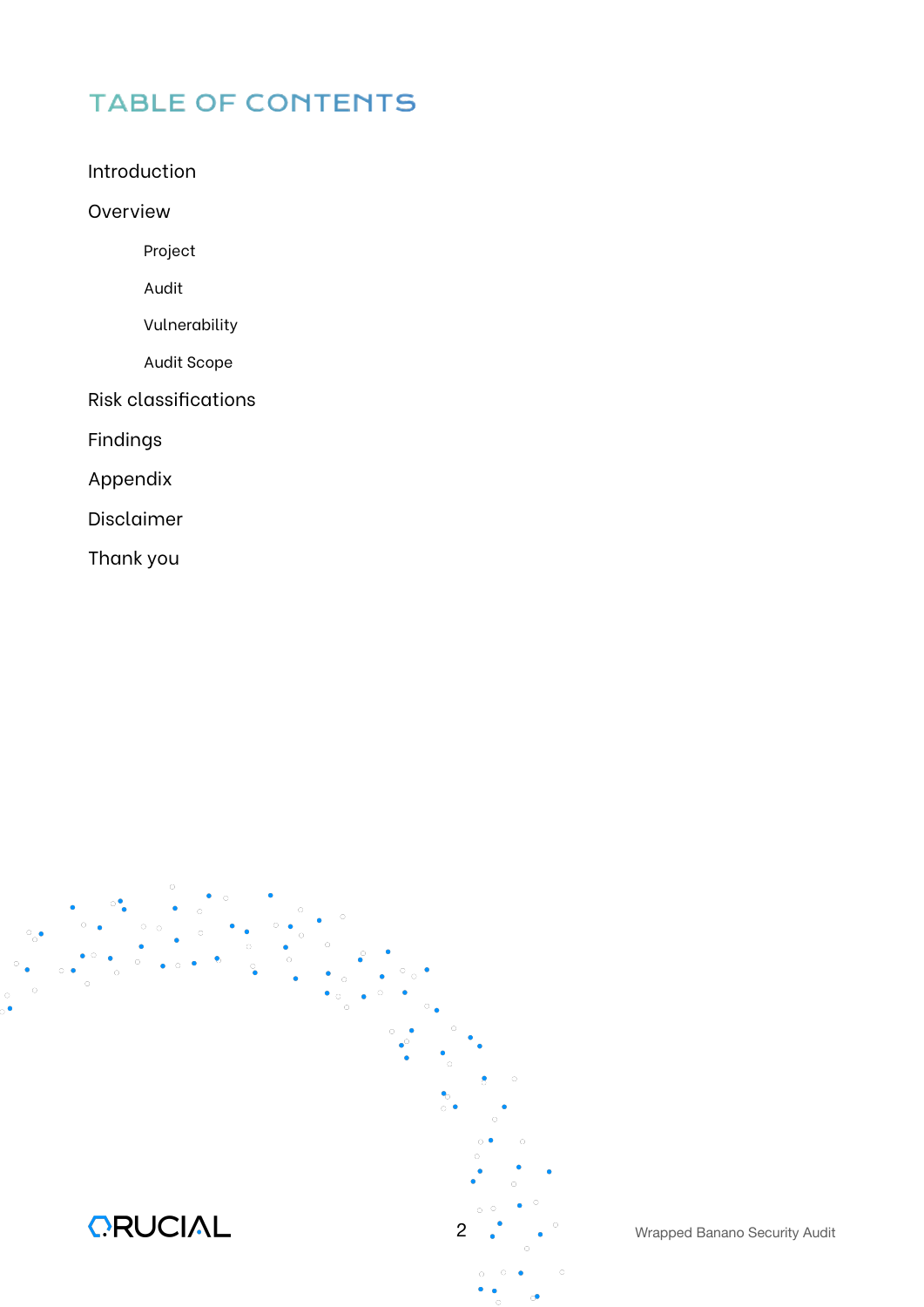# Introduction

This report has been prepared for Wrapped Banano. An extensive analysis has been performed by manual review, static analysis and symbolic execution.

#### **In our Audits, we focus on the following areas:**

- Analyzing that the smart contract's logic meet the intentions of the client.
- Examining the smart contracts against conventional and unconventional attack vectors
- Verifying the codebase meets the current Industry standard and best practices
- Cross-referencing the Project against the implementation, contract, and structure of similar Industry-leading Projects
- Elaborate line by line manual review of the entire Codebase.

## **The findings of the security evaluation resulted ranged from medium to informational.**

We advise you to address these findings as soon as possible to assure a foremost level of security for your project and community.

- Increase good coding practices for a better structure in the source code
- Increase the number of unit test to cover all possible angles of use cases
- Add more comments per function for readability.



**3** . **• • Wrapped Banano Security Audit**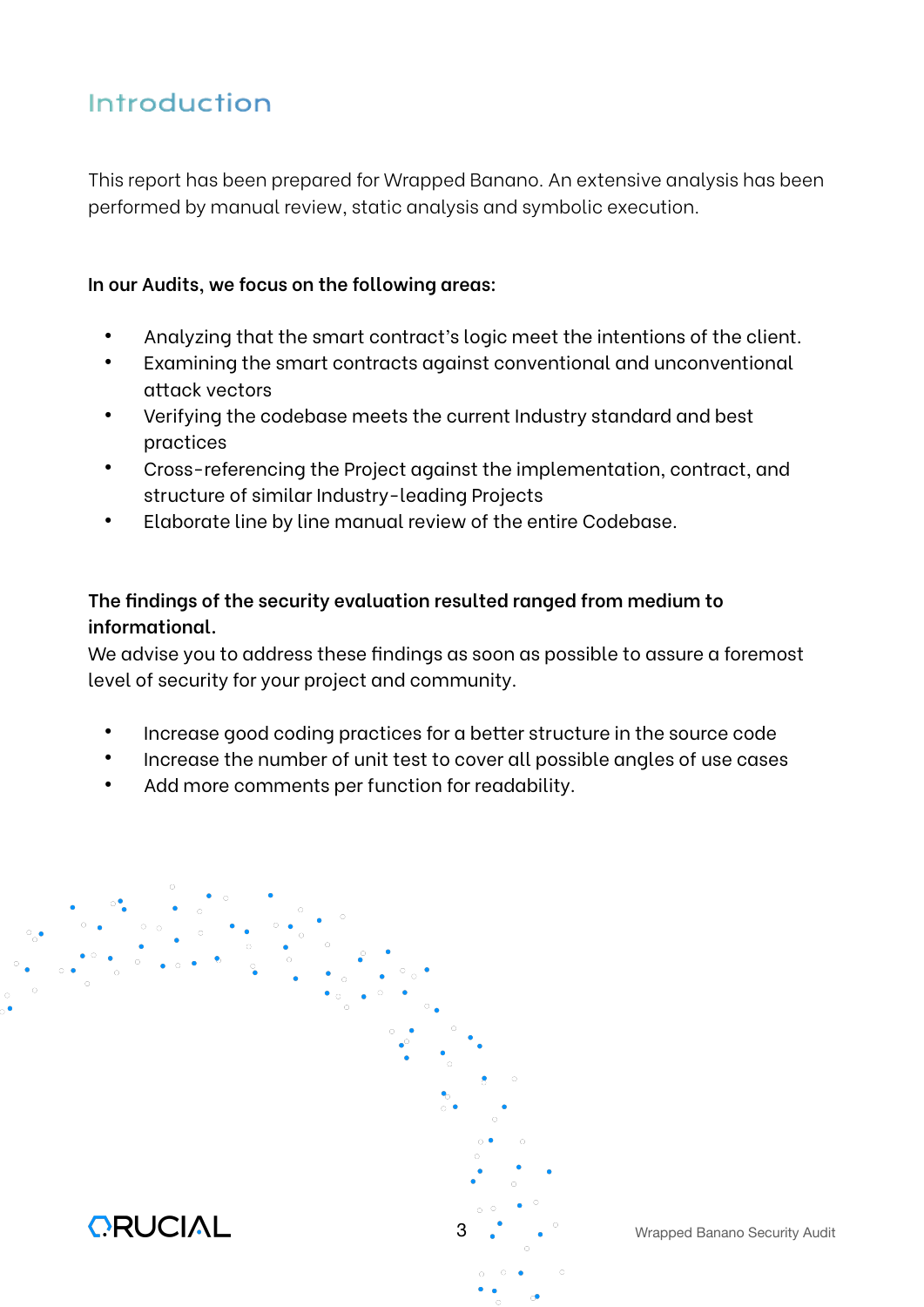## **Overview**

## Project Summary

| Project name | Wrapped Banano (wBAN)                                                           |
|--------------|---------------------------------------------------------------------------------|
| Platform     | Binance Chain                                                                   |
| Language     | Solidity                                                                        |
| Codebase     | https://bscscan.com/address/<br>0xe20b9e246db5a0d21bf9209e4858bc9a3ff7a034#code |
| Commit       | 78f03722ec71679f93ceg911628e888174c25cd0                                        |

## Audit Summary

QRUCIAL has conducted a security audit on the Wrapped Banano project, after the wBan Bridge Rekt event (link:https://medium.com/banano/wrapped-bananowban-bridges-rekt-post-mortem-80a66e1802d5). During this time, further vulnerabilities have been identified that can have an impact on project stability and health.

Wrapped Banano's principles include decentralization in the core, but the implementation does not follow it in multiple parts of the system. We recommend going through the findings and implement fixes.

| Level         | Total | Pending                  | Rejected                 | Accepted                 | <b>Partially fixed</b> | Fixed |
|---------------|-------|--------------------------|--------------------------|--------------------------|------------------------|-------|
| Critical      | 0     | $\overline{\phantom{a}}$ | $\overline{\phantom{0}}$ | $\qquad \qquad$          |                        | -     |
| High          | 0     | -                        | -                        | -                        | -                      | -     |
| Medium        | 1     | -                        | -                        | $\overline{\phantom{a}}$ | -                      | -     |
| Low           | 4     | -                        | $\overline{\phantom{0}}$ | -                        |                        | -     |
| Informational | 2     | $\overline{\phantom{m}}$ | $\overline{\phantom{0}}$ | $\qquad \qquad$          |                        | -     |

### Vulnerability Summary

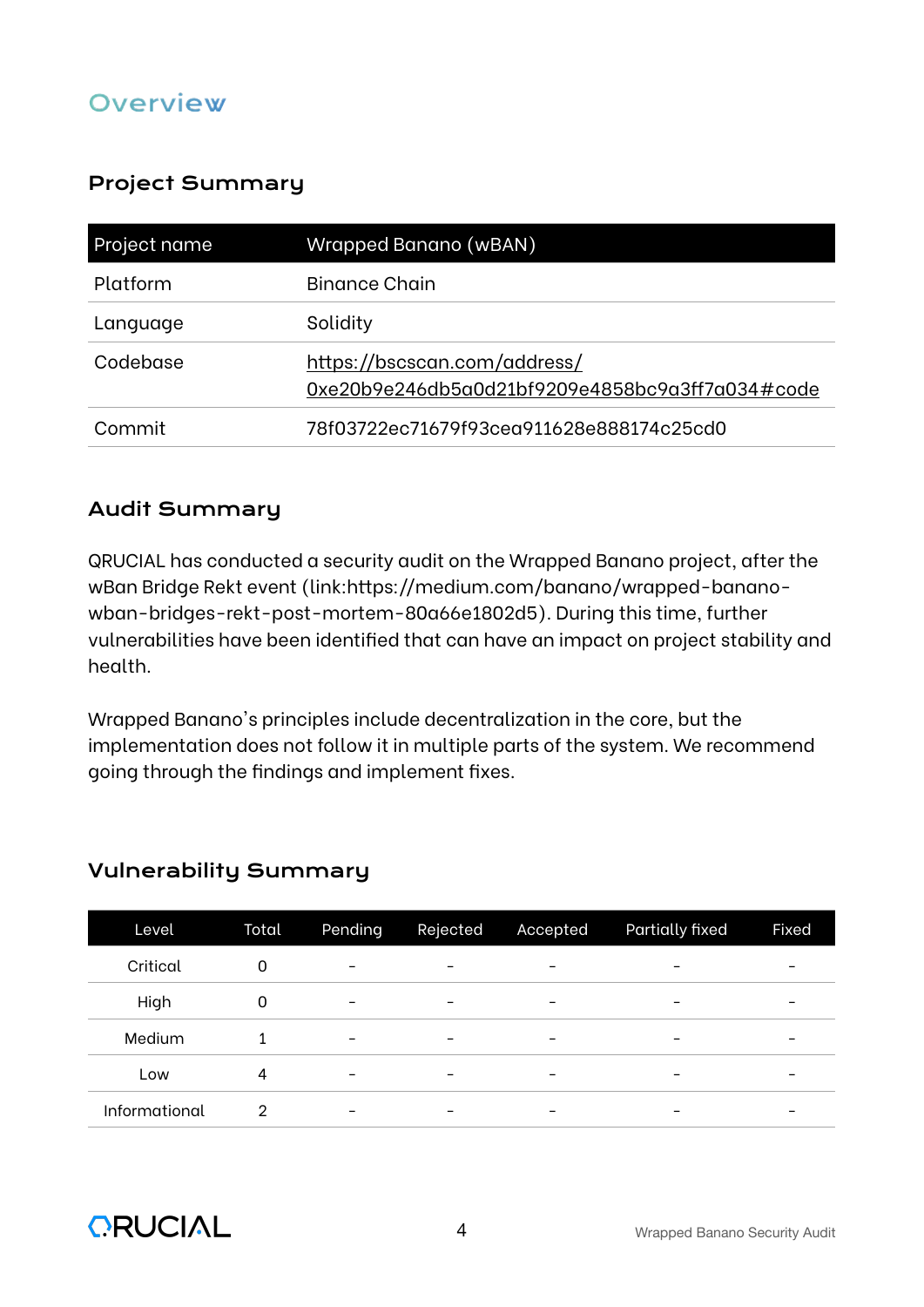## **Scope**

| Audited Code:                    | Wrapped Banano                                                                                       |
|----------------------------------|------------------------------------------------------------------------------------------------------|
| <b>Blockchain Explorer Link:</b> | https://bscscan.com/address/<br>0xe20b9e246db5a0d21bf9209e4858bc9a3ff7a034#<br>code                  |
| Compiler:                        | Compiler for the proxy contracts: v0.6.12<br>Compiler for the BEP20 contracts: v0.8.0                |
| Number of files:                 | 5                                                                                                    |
| Scope (list of files)            | AdminUpgradeabilityProxy.sol<br>UpgradeabilityProxy.sol<br>Proxy.sol<br>Address.sol<br>WBANToken.sol |

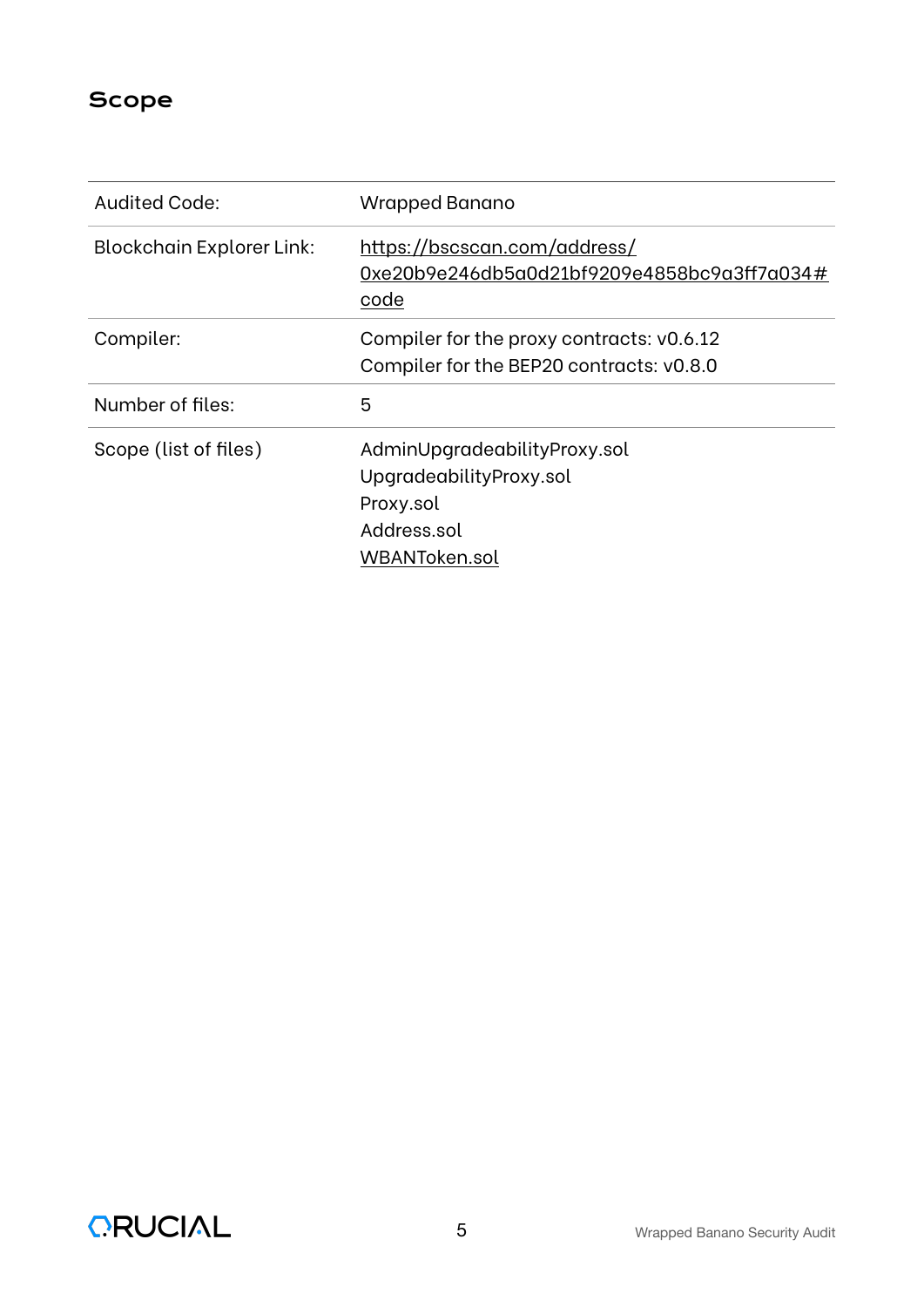# Risk Classifications

#### **Critical:**

Vulnerabilities that can lead to a loss of funds, impairment, or control over the system or its function.

We recommend that findings of this classification are fixed immediately.

#### **High:**

Findings of this classification can impact the flow of logic and can cause direct disruption in the system and the project's organization.

We recommend that issues of this classification are fixed as soon as possible.

#### **Medium:**

Vulnerabilities of this class have impact on the flow of logic, but does not cause any disturbance that would halt the system or organizational continuity. We recommend that findings of this class are fixed nonetheless.

#### **Low:**

Bugs, or vulnerability that have minimal impact and do not pose a significant threat to the project or its users.

We recommend that issues of this class are fixed nonetheless because they increase the attack surface when your project is targeted by malicious actors.

#### **Informational:**

Findings of this class have a negligible risk factor but refer to best practices in syntax, style or general security.



**6** . . . **Wrapped Banano Security Audit**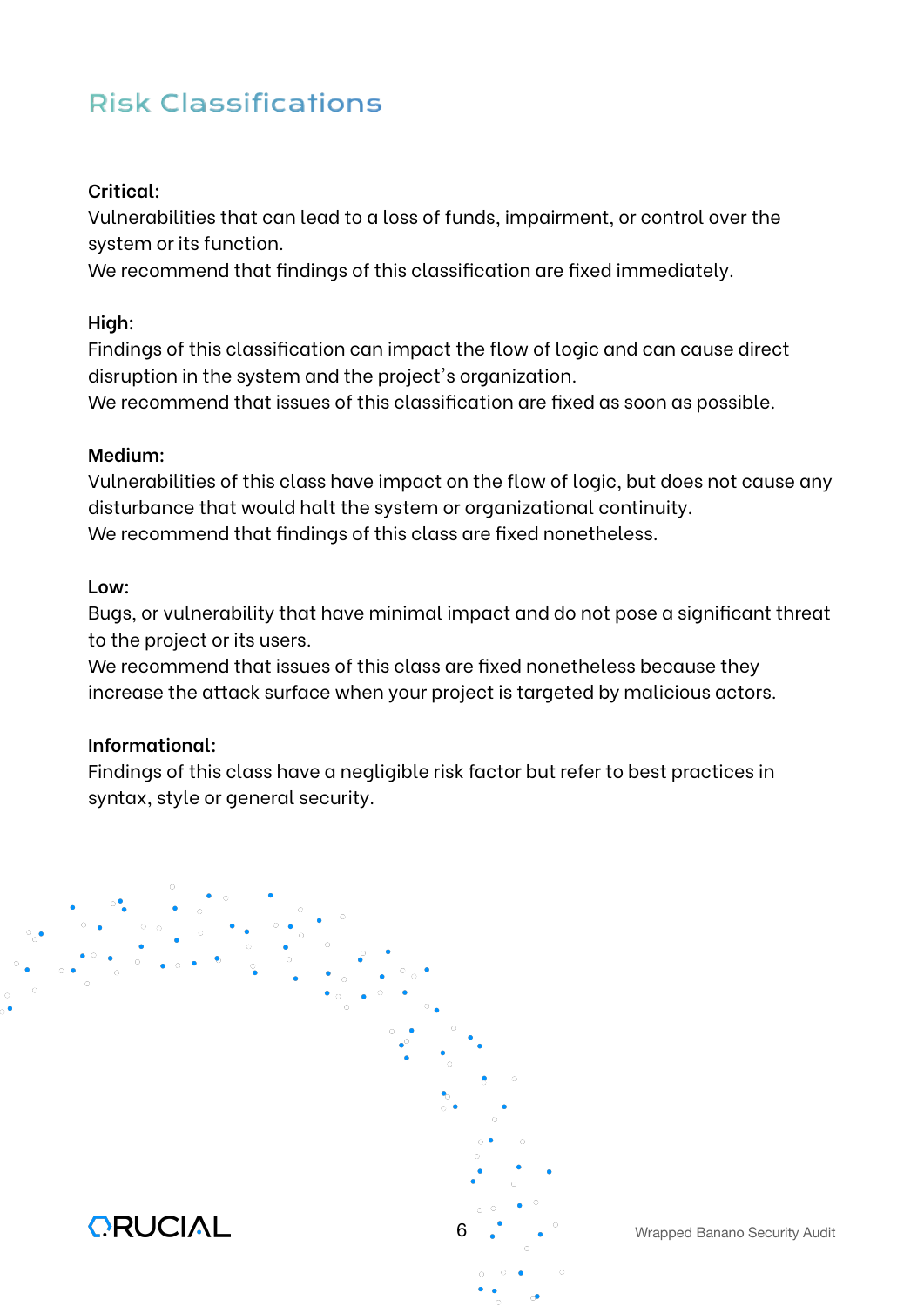— BEP20 implementation findings —

## MEDIUM: Lack of decentralization by a single point of failure

#### **Description:**

During the audit it was found that the Wrapped Banano project has a single point of failure in the system.

#### **Impact:**

In case the account is breached, the Wrapped Banano project might be taken down as a whole. It can happen through multiple scenarios, for example:

- Stealing the device physically that stores the private keys
- Exploitation of the system that stores the private keys
- By human error, losing the device that stores private keys
- System error, e.g. ssd/disk failure and lack of useable backup
- Insider threat
- Incident of the device owner and having no possibility to restore the private keys

#### **Recommendations:**

Implement a logic that requires multiple signatures to take actions like pausing the whole contract. An example can be threshold ESCDA.

#### **References:**

htt[ps://github.com/Qrucial/Voronoi](https://github.com/Qrucial/Voronoi)

Threshold ECDSA: htt[ps://eprint.iacr.org/2019/114.pdf](https://eprint.iacr.org/2019/114.pdf)



**7** Wrapped Banano Security Audit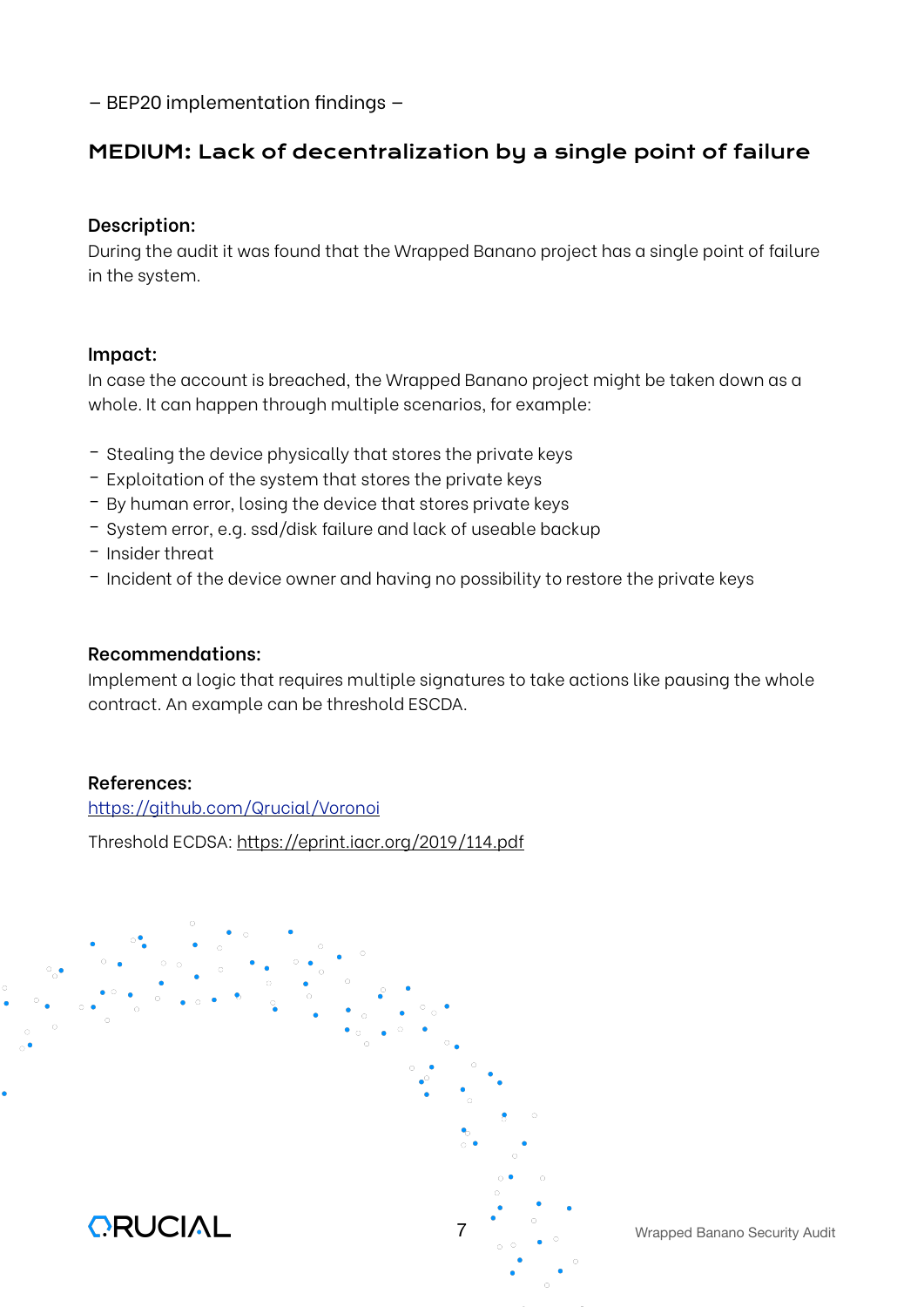The following roles are centralized to a single account address.

0x65d7a28e3265b37a6474929f336521b332c1681b933f6cb9f3376673440d862a - PAUSER\_ROLE 0x9f2df0fed2c77648de5860a4cc508cd0818c85b8b8a1ab4ceeef8d981c8956a6 - MINTER 0x0000000000000000000000000000000000000000000000000000000000000000 - DEFAULT\_ADMIN\_ROLE

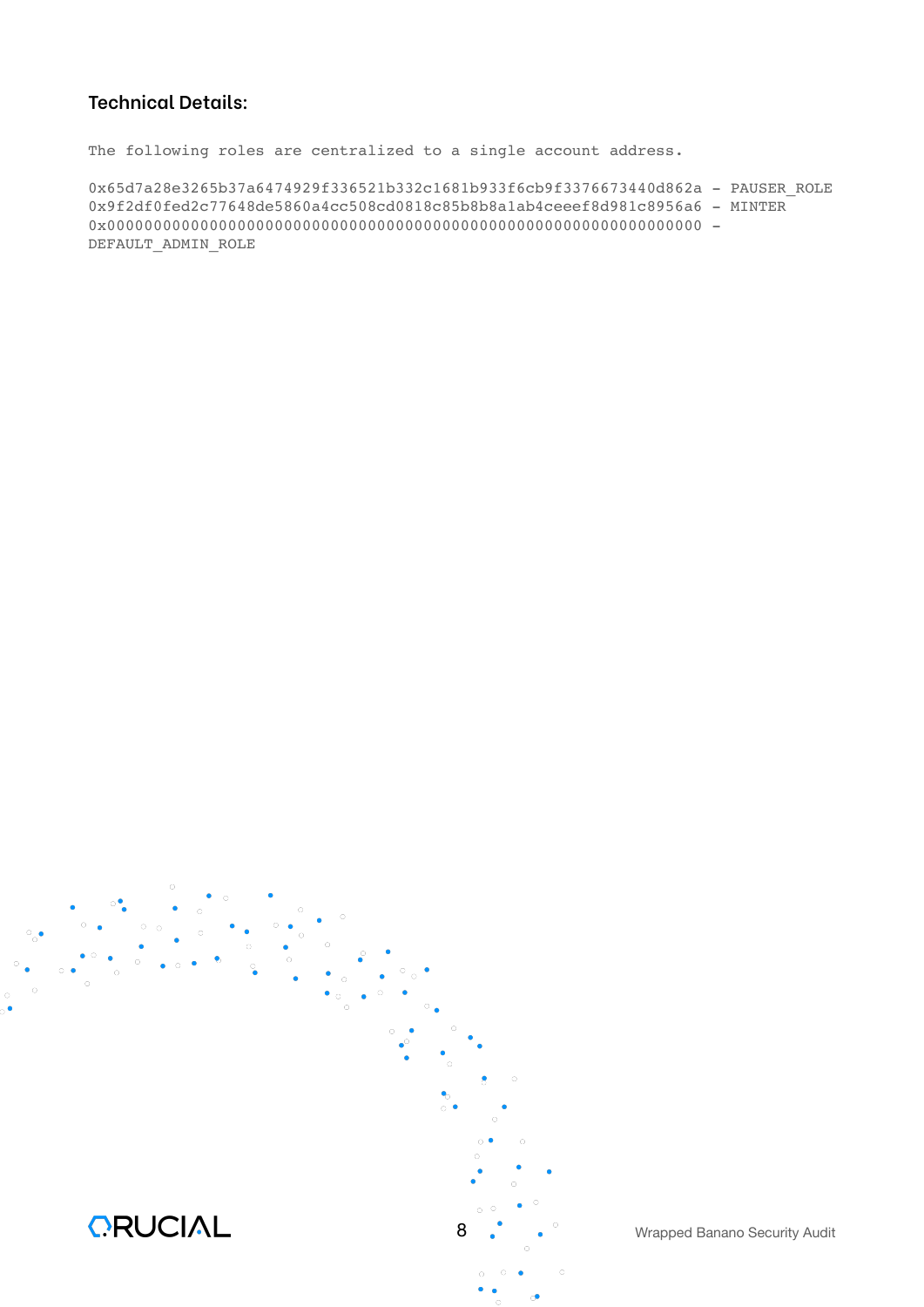## LOW: State Variable Shadowing

#### **Description:**

State variable names are shadowing themselves. We could not find a ways to exploit it in a meaningful way, but it is better to remove the shadowing to improve code quality.

#### **Impact:**

Increased complexity, making development more error prone.

#### **Recommendations:**

Rename variables and remove the shadowing. This makes also the logic more clear.

#### **References:**

htt[ps://github.com/crytic/slither/wiki/Detector-Documentation#state-variable](https://github.com/crytic/slither/wiki/Detector-Documentation#state-variable-shadowing)[shadowing](https://github.com/crytic/slither/wiki/Detector-Documentation#state-variable-shadowing)

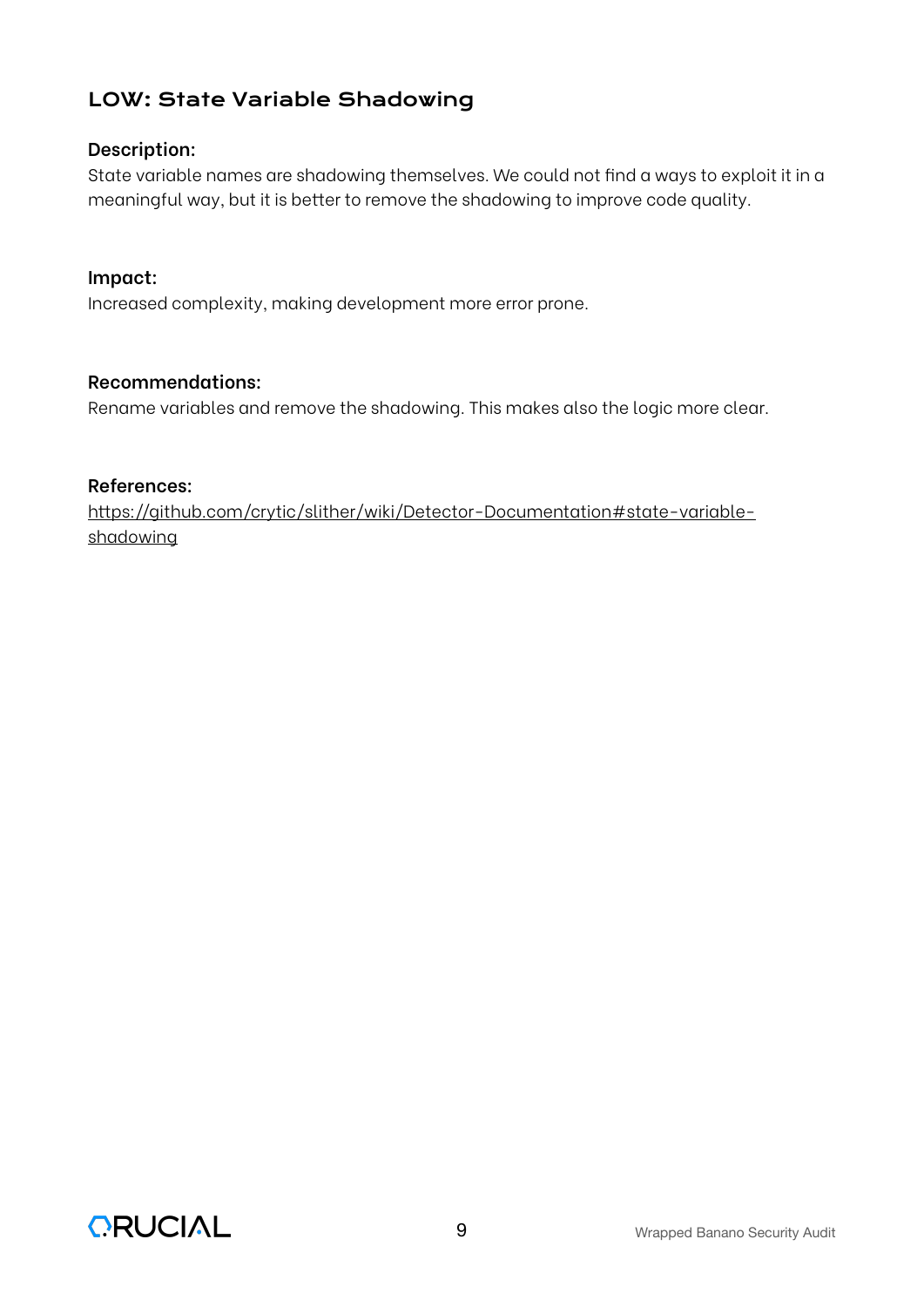```
AccessControlUpgradeable.__gap (AccessControlUpgradeable.sol#259) shadows:
- ERC165Upgradeable. gap (ERC165Upgradeable.sol#35)
- ContextUpgradeable.__gap (ContextUpgradeable.sol#30)
ERC20PausableUpgradeable.__gap (ERC20PausableUpgradeable.sol#41) shadows:
- PausableUpgradeable.__gap (PausableUpgradeable.sol#96)
- ERC20Upgradeable.__gap (ERC20Upgradeable.sol#360)
- ContextUpgradeable. gap (ContextUpgradeable.sol#30)
ERC20Upgradeable.__gap (ERC20Upgradeable.sol#360) shadows:
- ContextUpgradeable.__gap (ContextUpgradeable.sol#30)
OwnableUpgradeable.__gap (OwnableUpgradeable.sol#77) shadows:
- ContextUpgradeable.__gap (ContextUpgradeable.sol#30)
PausableUpgradeable. gap (PausableUpgradeable.sol#96) shadows:
- ContextUpgradeable. gap (ContextUpgradeable.sol#30)
```


10 . Wrapped Banano Security Audit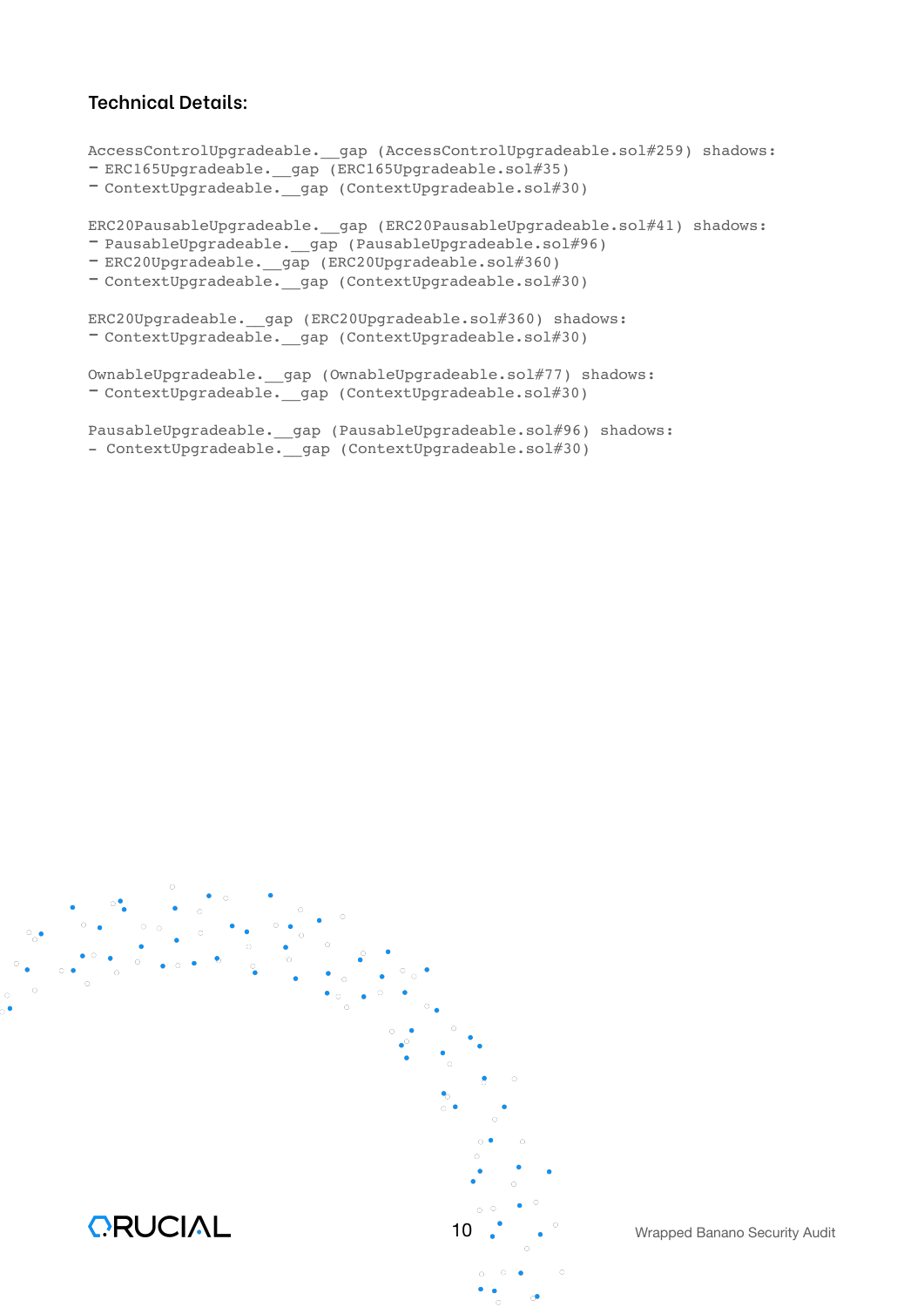## LOW: Unused code and state variables

#### **Description:**

The more functions are available, the larger the attack surface is. Also, the code is more complex by that, hence the chance for bugs, errors are increased.

#### **Impact:**

Increased complexity and attack surface.

#### **Recommendations:**

Remove the unused code by upgrading the contract. We recommend making a contract upgrade that fixes all vulnerabilities together.

#### **References:**

htt[ps://github.com/crytic/slither/wiki/Detector-Documentation#dead-code](https://github.com/crytic/slither/wiki/Detector-Documentation#dead-code)

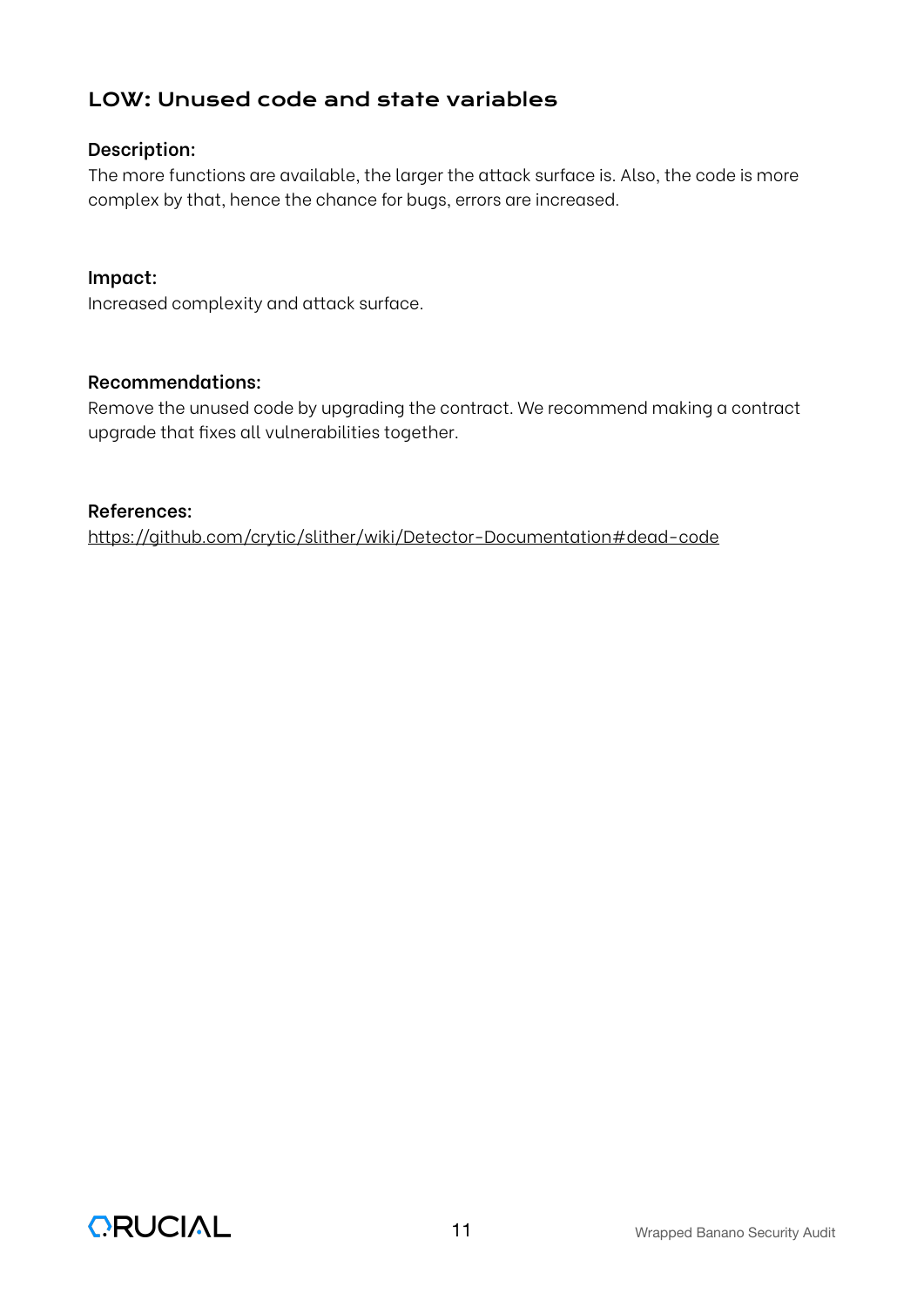OwnableUpgradeable. gap (OwnableUpgradeable.sol#77) is never used in WBANToken (WBANToken.sol#15-122)

```
List of related state variables
AccessControlUpgradeable. setRoleAdmin(bytes32,bytes32)
(AccessControlUpgradeable.sol#241-244)
ContextUpgradeable.__Context_init() (ContextUpgradeable.sol#17-19)
ContextUpgradeable._msgData() (ContextUpgradeable.sol#27-29)
ERC165Upgradeable. ERC165_init() (ERC165Upgradeable.sol#23-25)
ERC20PausableUpgradeable. ERC20Pausable init()
(ERC20PausableUpgradeable.sol#17-21)
ERC20PausableUpgradeable.__ERC20Pausable_init_unchained() 
(ERC20PausableUpgradeable.sol#23-24)
ERC20PausableUpgradeable._beforeTokenTransfer(address,address,uint256) 
(ERC20PausableUpgradeable.sol#32-40)
PausableUpgradeable. Pausable init() (PausableUpgradeable.sol#33-36)
PausableUpgradeable.__Pausable_init_unchained() (PausableUpgradeable.sol#38-40)
SafeMathUpgradeable.add(uint256,uint256) (SafeMathUpgradeable.sol#92-94)
SafeMathUpgradeable.div(uint256,uint256) (SafeMathUpgradeable.sol#134-136)
SafeMathUpgradeable.div(uint256,uint256,string)
(SafeMathUpgradeable.sol#190-199)
SafeMathUpgradeable.mod(uint256,uint256) (SafeMathUpgradeable.sol#150-152)
SafeMathUpgradeable.mod(uint256,uint256,string)
(SafeMathUpgradeable.sol#216-225)
SafeMathUpgradeable.mul(uint256,uint256) (SafeMathUpgradeable.sol#120-122)
SafeMathUpgradeable.sub(uint256,uint256) (SafeMathUpgradeable.sol#106-108)
SafeMathUpgradeable.sub(uint256,uint256,string)
(SafeMathUpgradeable.sol#167-176)
SafeMathUpgradeable.tryAdd(uint256,uint256) (SafeMathUpgradeable.sol#21-27)
SafeMathUpgradeable.tryDiv(uint256,uint256) (SafeMathUpgradeable.sol#63-68)
SafeMathUpgradeable.tryMod(uint256,uint256) (SafeMathUpgradeable.sol#75-80)
SafeMathUpgradeable.tryMul(uint256,uint256) (SafeMathUpgradeable.sol#46-56)
SafeMathUpgradeable.trySub(uint256,uint256) (SafeMathUpgradeable.sol#34-39)
StringsUpgradeable.toHexString(uint256) (StringsUpgradeable.sol#39-50)
StringsUpgradeable.toString(uint256) (StringsUpgradeable.sol#14-34)
    \circ\mathbf{A} and \mathbf{A}
```


 $\ddot{\bullet}$ 

 $\lambda$  $\bullet$   $\circ$ 

**ORUCIAL**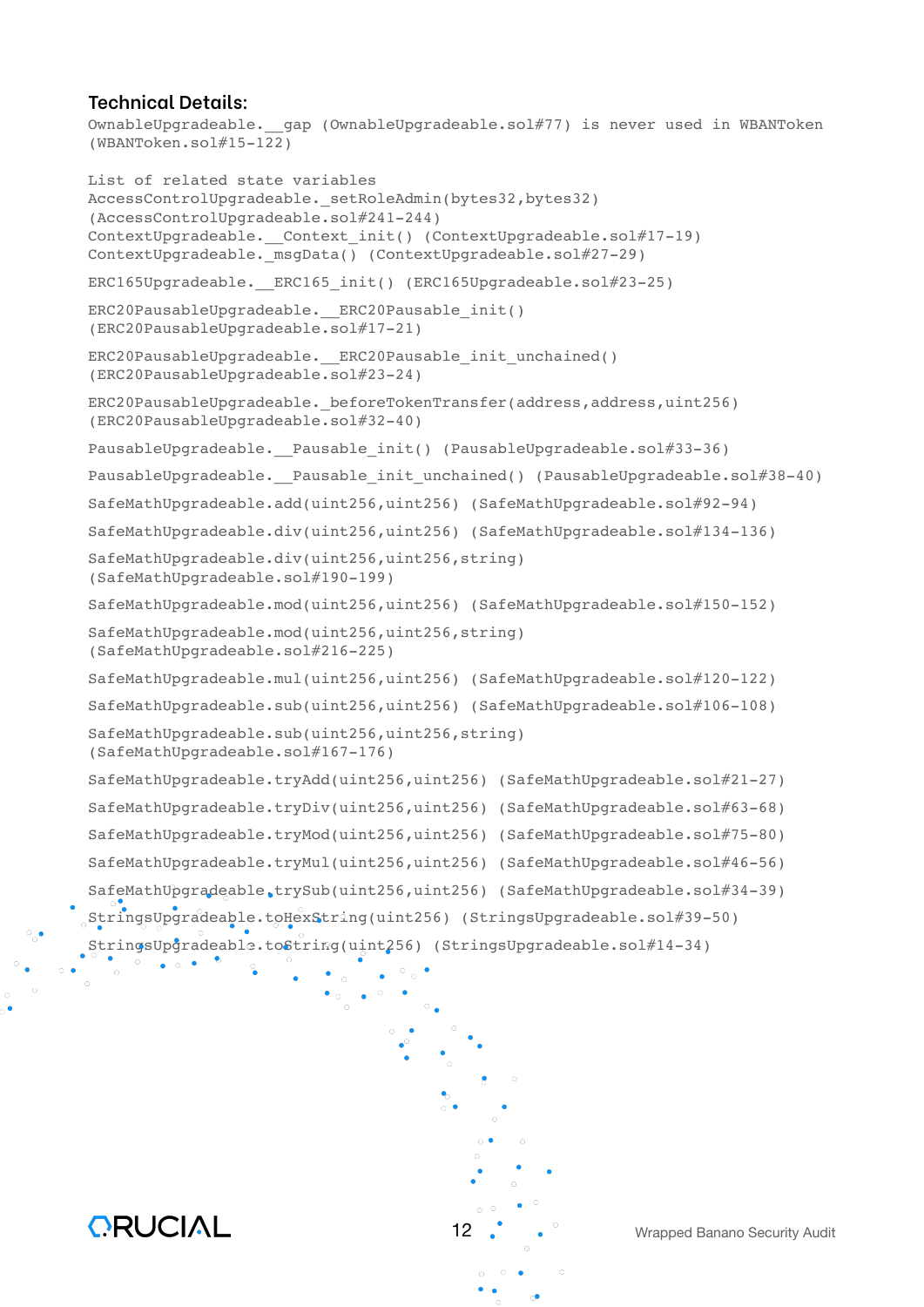— Proxy implementation findings —

## LOW: Ether locking

#### **Description:**

Ether/Binance coin can be sent to the contract, but gets locked there.

#### **Impact:**

Coins can get locked in the contract, however it is unlikely anyone would actually send coins to this contract address.

#### **Recommendations:**

Stay aware of this logic when implementing the next contracts.

#### **References:**

htt[ps://github.com/crytic/slither/wiki/Detector-Documentation#contracts-that-lock](https://github.com/crytic/slither/wiki/Detector-Documentation#contracts-that-lock-ether)[ether](https://github.com/crytic/slither/wiki/Detector-Documentation#contracts-that-lock-ether)



13 . Wrapped Banano Security Audit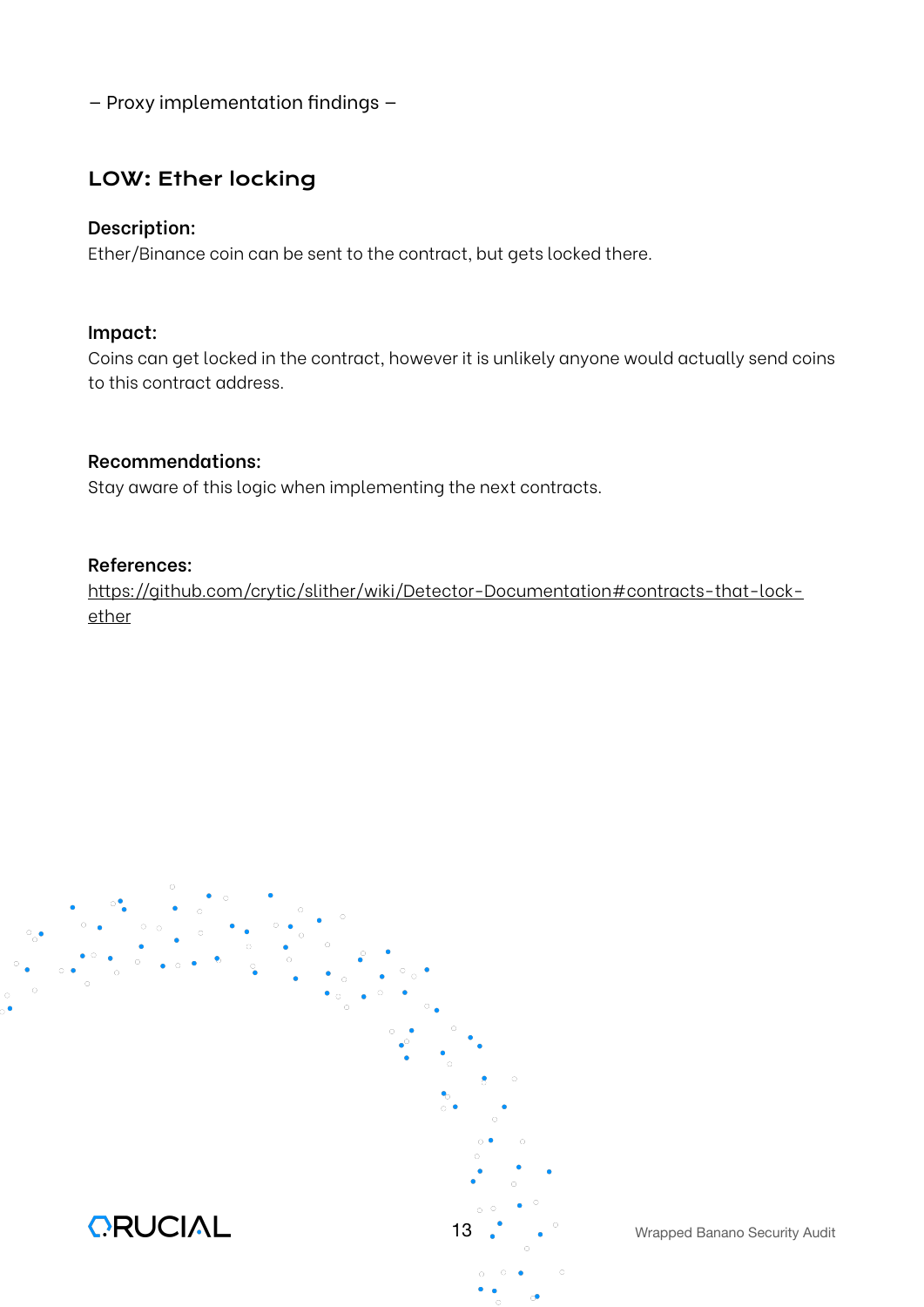Contract locking ether found: Contract Proxy (Proxy.sol#12-77) has payable functions: - Proxy.fallback() (Proxy.sol#17-19) - Proxy.receive() (Proxy.sol#25-27) But does not have a function to withdraw the ether

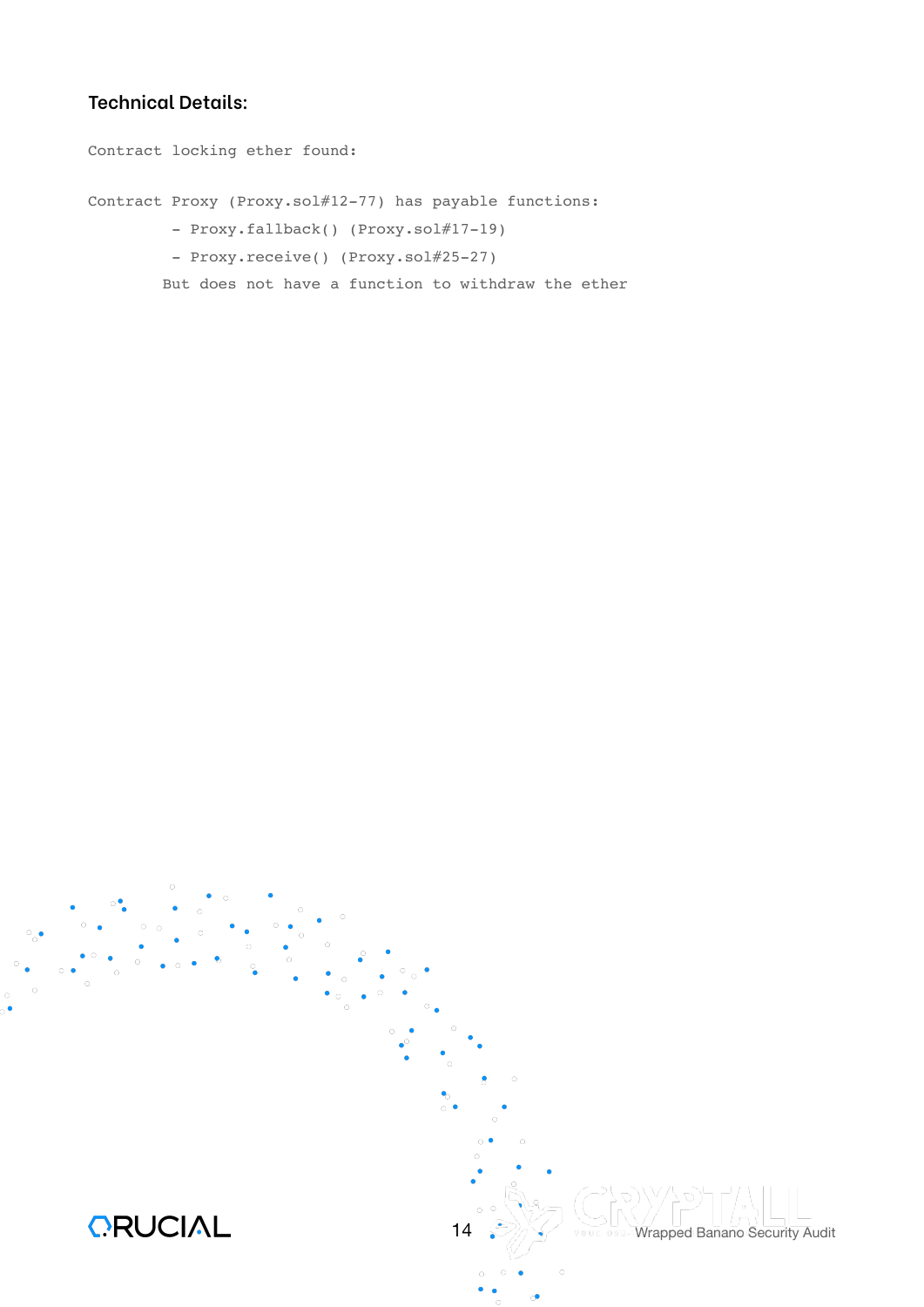## LOW: Unused code in the contract

#### **Description:**

The more functions are available, the larger the a ack surface is. Also, the code is more complex by that, hence the chance for bugs, errors are increased.

**Impact:** Increased complexity and attack surface.

#### **Recommendations:**

Remove the unused code by upgrading the contract. We recommend making a contract upgrade that xes all vulnerabilities together.

**References:** htt[ps://github.com/crytic/slither/wiki/Detector-Documentation#dead-code](https://github.com/crytic/slither/wiki/Detector-Documentation#dead-code)



15 . Wrapped Banano Security Audit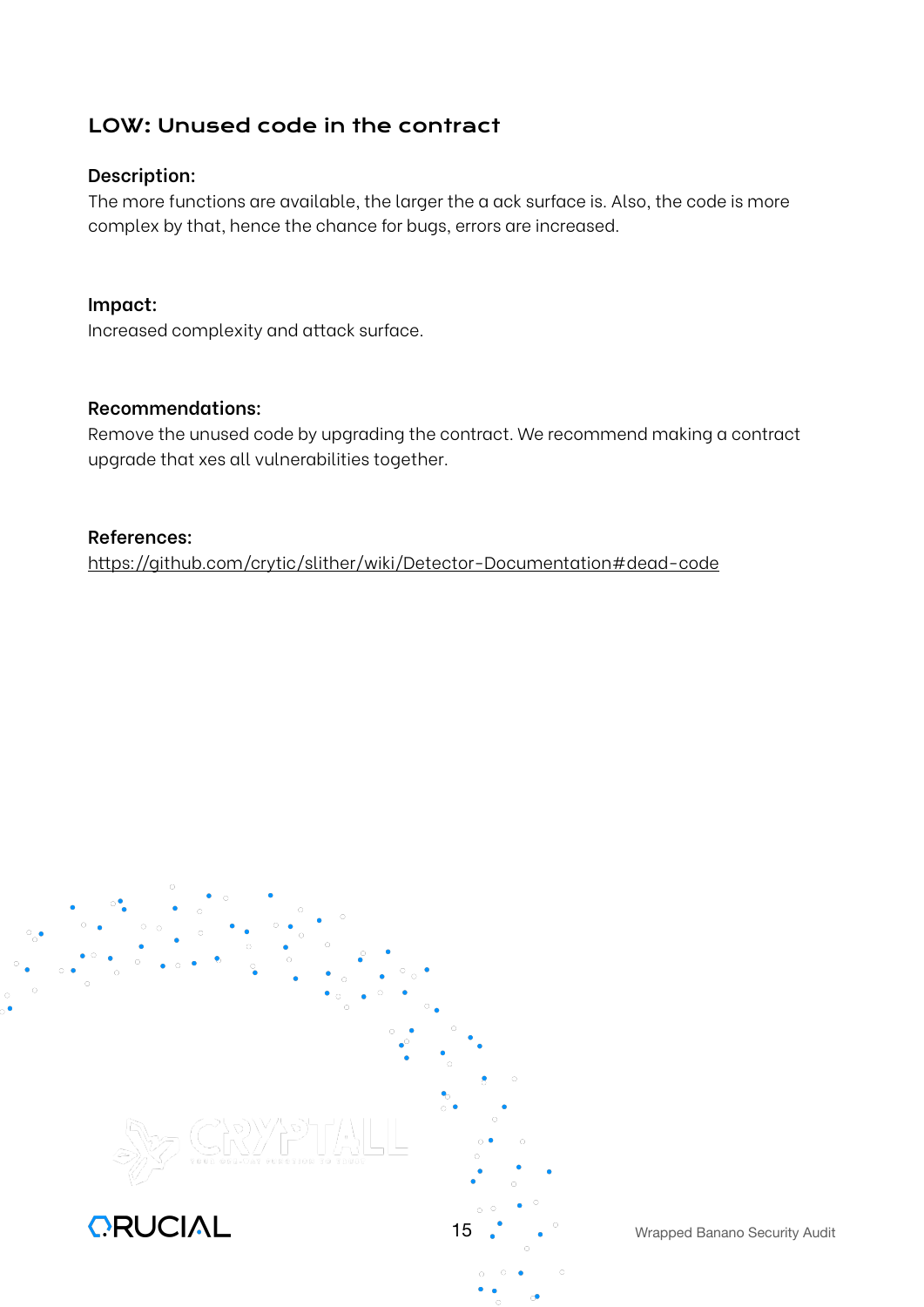Address. verifyCallResult(bool,bytes,string) (Address.sol#171-188) is never used and should be removed Address.functionCall(address,bytes) (Address.sol#79-81) is never used and should be removed Address.functionCall(address,bytes,string) (Address.sol#89-91) is never used and should be removed Address.functionCallWithValue(address,bytes,uint256) (Address.sol#104-106) is never used and should be removed Address.functionCallWithValue(address,bytes,uint256,string) (Address.sol#114-121) is never used and should be removed Address.functionDelegateCall(address,bytes) (Address.sol#153-155) is never used and should be removed Address.functionDelegateCall(address,bytes,string) (Address.sol#163-169) is never used and should be removed Address.functionStaticCall(address,bytes) (Address.sol#129-131) is never used and should be removed Address.functionStaticCall(address,bytes,string) (Address.sol#139-145) is never used and should be removed Address.isContract(address) (Address.sol#26-35) is never used and should be removed

Address.sendValue(address,uint256) (Address.sol#53-59) is never used and should be removed

Reference: https://github.com/crytic/slither/wiki/Detector-Documentation#deadcode

**ORUCIAL**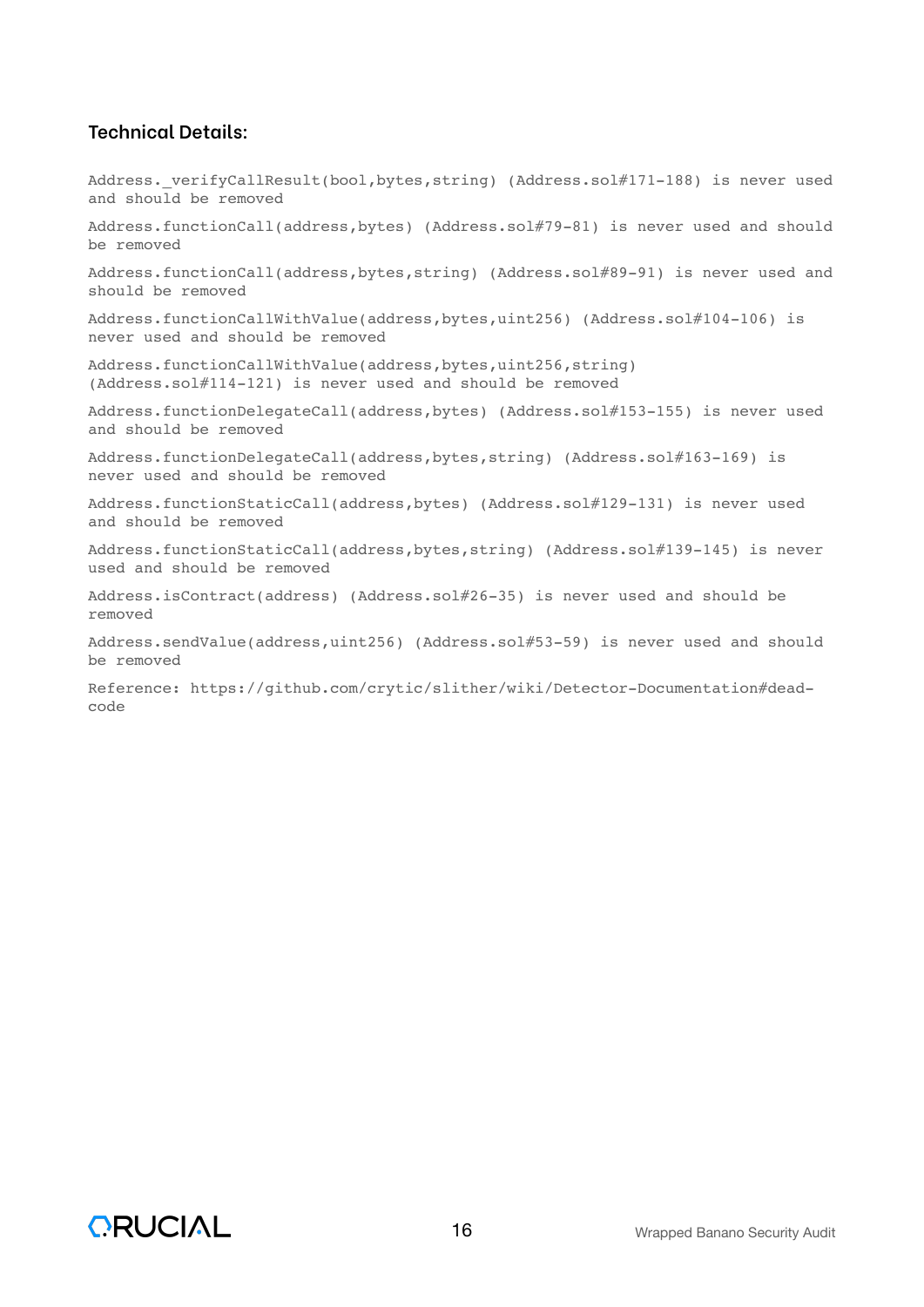# Appendix

## INFORMATIONAL: Assembly and low level calls

#### **Description:**

Using low-level calls and assembly in smart contracts highly increase project complexity and possibilities for error, hence they are be er to be avoided if not required.

#### **Impact:**

Even if not directly a vulnerability, low-level calls might open up the surface for highimpact attacks.

#### **Recommendations:**

Avoid low-level calls whenever possible.

#### **References:**

htt[ps://github.com/crytic/slither/wiki/Detector-Documentation#assembly-usage](https://github.com/crytic/slither/wiki/Detector-Documentation#assembly-usage) htt[ps://docs.soliditylang.org/en/v0.8.9/control-structures.html#error-handling-assert](https://docs.soliditylang.org/en/v0.8.9/control-structures.html#error-handling-assert-require-revert-and-exceptions)[require-revert-and-exceptions](https://docs.soliditylang.org/en/v0.8.9/control-structures.html#error-handling-assert-require-revert-and-exceptions)

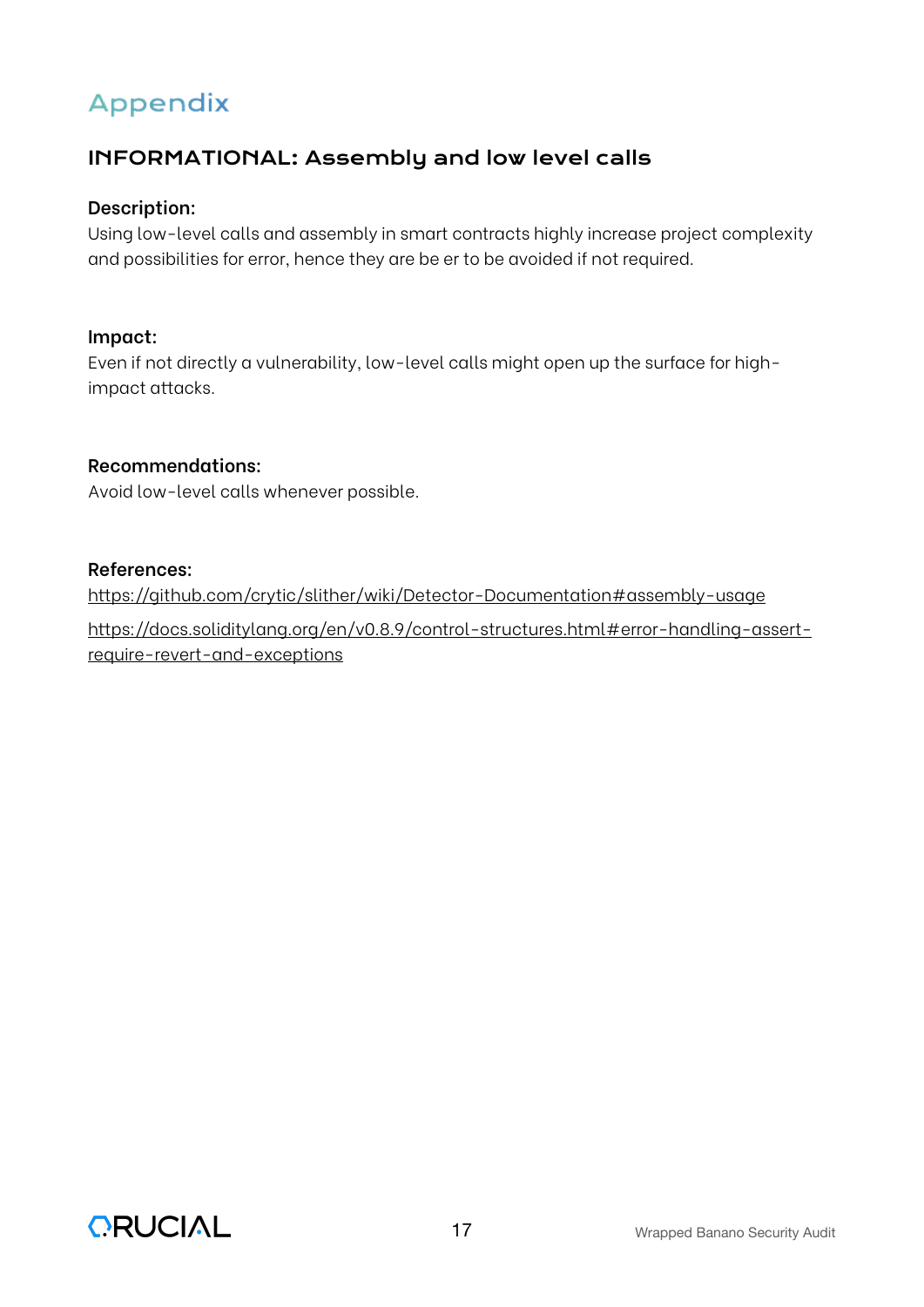```
Address.isContract(address) (Address.sol#26-35) uses assembly
       - INLINE ASM (Address.sol#33)
Address. verifyCallResult(bool,bytes,string) (Address.sol#171-188) uses assembly
         - INLINE ASM (Address.sol#180-183)
Reference: https://github.com/crytic/slither/wiki/Detector-
Documentation#assembly-usage
Low level call in Address.sendValue(address,uint256) (Address.sol#53-59):
         - (success) = recipient.call{value: amount}() (Address.sol#57)
Low level call in Address.functionCallWithValue(address, bytes, uint256, string)
(Address.sol#114-121):
         - (success,returndata) = target.call{value: value}(data) 
(Address.sol#119)
Low level call in Address.functionStaticCall(address, bytes, string)
(Address.sol#139-145):
         - (success,returndata) = target.staticcall(data) (Address.sol#143)
Low level call in Address.functionDelegateCall(address, bytes, string)
(Address.sol#163-169):
         - (success,returndata) = target.delegatecall(data) (Address.sol#167)
Reference: https://github.com/crytic/slither/wiki/Detector-Documentation#low-
level-calls
Proxy. delegate(address) (Proxy.sol#40-59) uses assembly
         - INLINE ASM (Proxy.sol#41-58)
```
Reference: https://github.com/crytic/slither/wiki/Detector-Documentation#assembly-usage

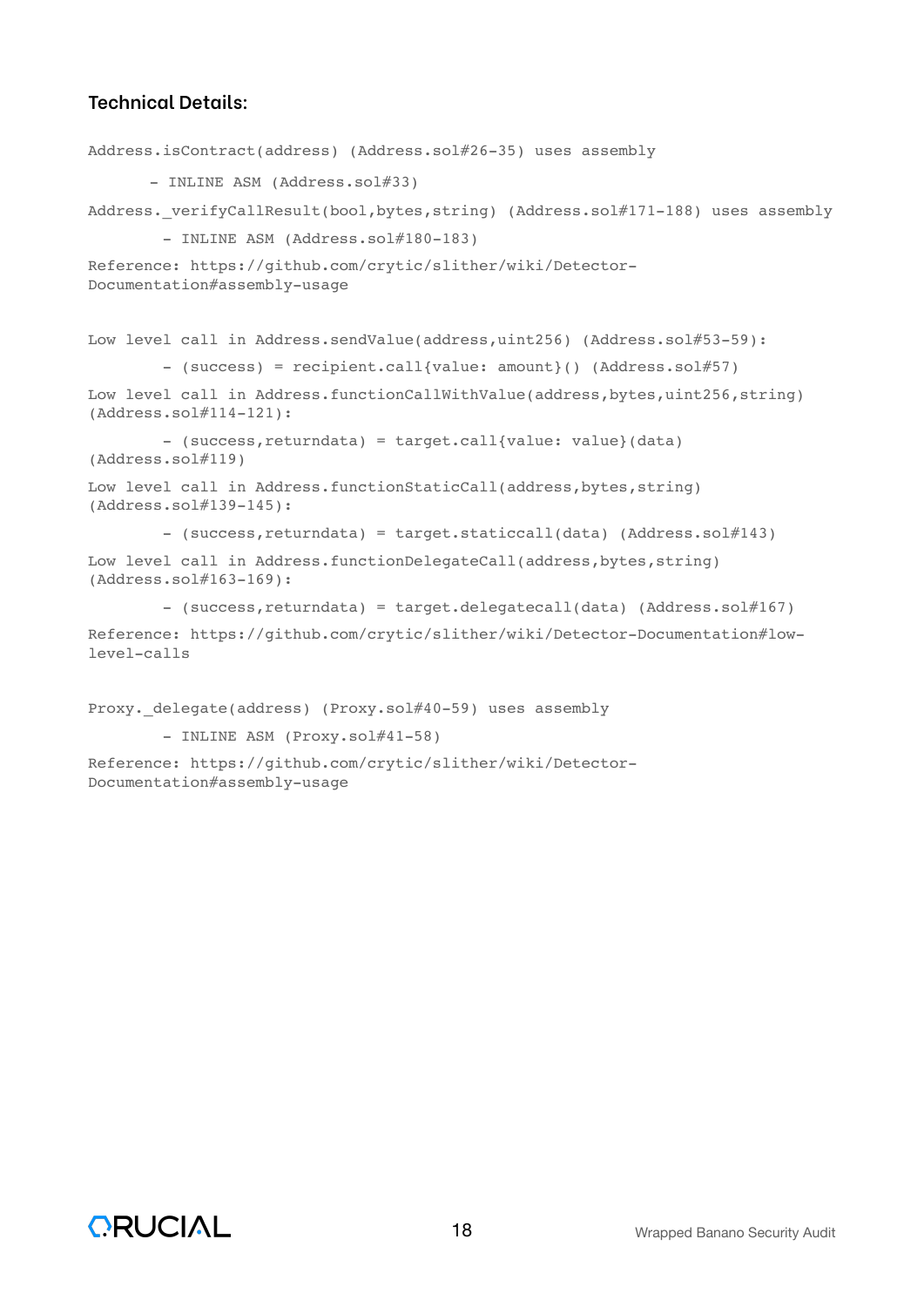## INFORMATIONAL: Broad pragma version

#### **Description:**

The difference between solidity 0.6.2 and 0.8.0 of solidity is too high.

#### **Impact:**

The way the compiled byte codes behave are highly different before and at or after solidity 0.8.0.

#### **Recommendations:**

Specify more exact pragma.

#### **References:**

htt[ps://github.com/crytic/slither/wiki/Detector-Documentation#incorrect-versions-of](https://github.com/crytic/slither/wiki/Detector-Documentation#incorrect-versions-of-solidity)[solidity](https://github.com/crytic/slither/wiki/Detector-Documentation#incorrect-versions-of-solidity)

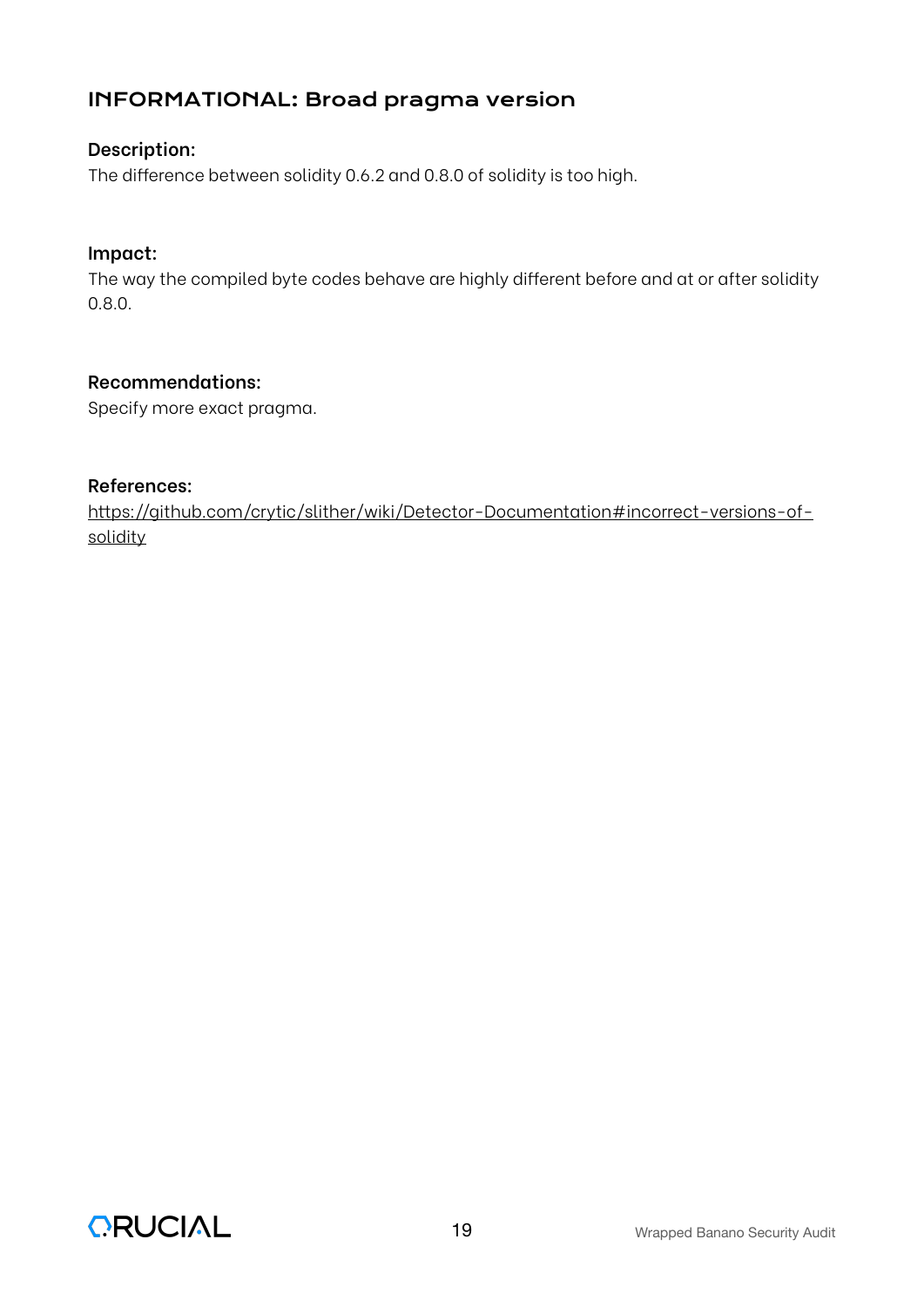Pragma version>=0.6.2<0.8.0 (Address.sol#3) is too complex

CRUCIAL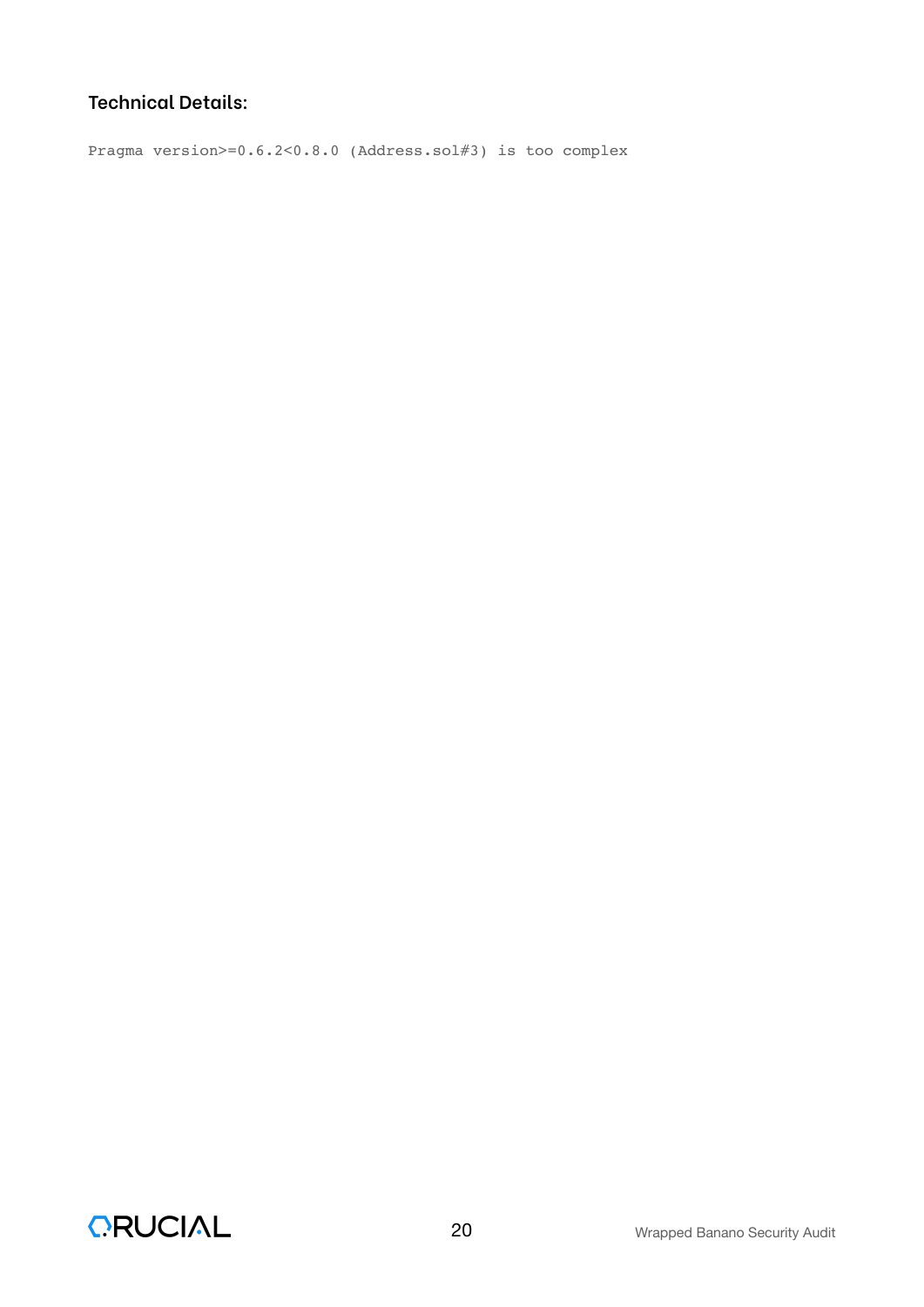# DISCLAIMER

This report is fixed to the scope and subject to terms and conditions of the service agreement provided to the customer. This report must not be referred, transmitted or disclosed to a third party without QRUCIAL's prior written consent.

This report is not an endorsement disapproval of a team, a product, a service, a company, or an individual. This report should not be considered as financial advice and does not indicate any financial or economic value in an asset, an asset class a product or service. This report is not to be seen as an indication of the legal compliance regarding of a project an asset, an asset class or a business model.

This report does not provide the guarantee, that a project is without bugs, errors vulnerabilities or code that is harmful to machines, software, or data. This report is also no indication of the validity of any business model or technology. Each individual organization is responsible to do their own due diligence or security assessment. This report is not to be seen as a guarantee of the functionality of a technology or its security. The use of access or information in this audit is used on the risk of the reader or user of this document.

This report holds no guarantee that the given information meets requirements of any kind, is compatible with applications, any software or systems. It is also not guaranteed that this audit is free of errors or harmful code or will cause interruptions of any software or systems. We do not give any guarantee of accuracy, reliability, or correctness of the information given in this audit. All third-party material provided to the client may be subject to the terms and conditions of third parties. All thirdparty material provided is provided without the guarantee of correctness. No thirdparty has the right to use the trademark QRUCIAL, its products or services as a reference or endorsement of its own products or services without prior written consent.

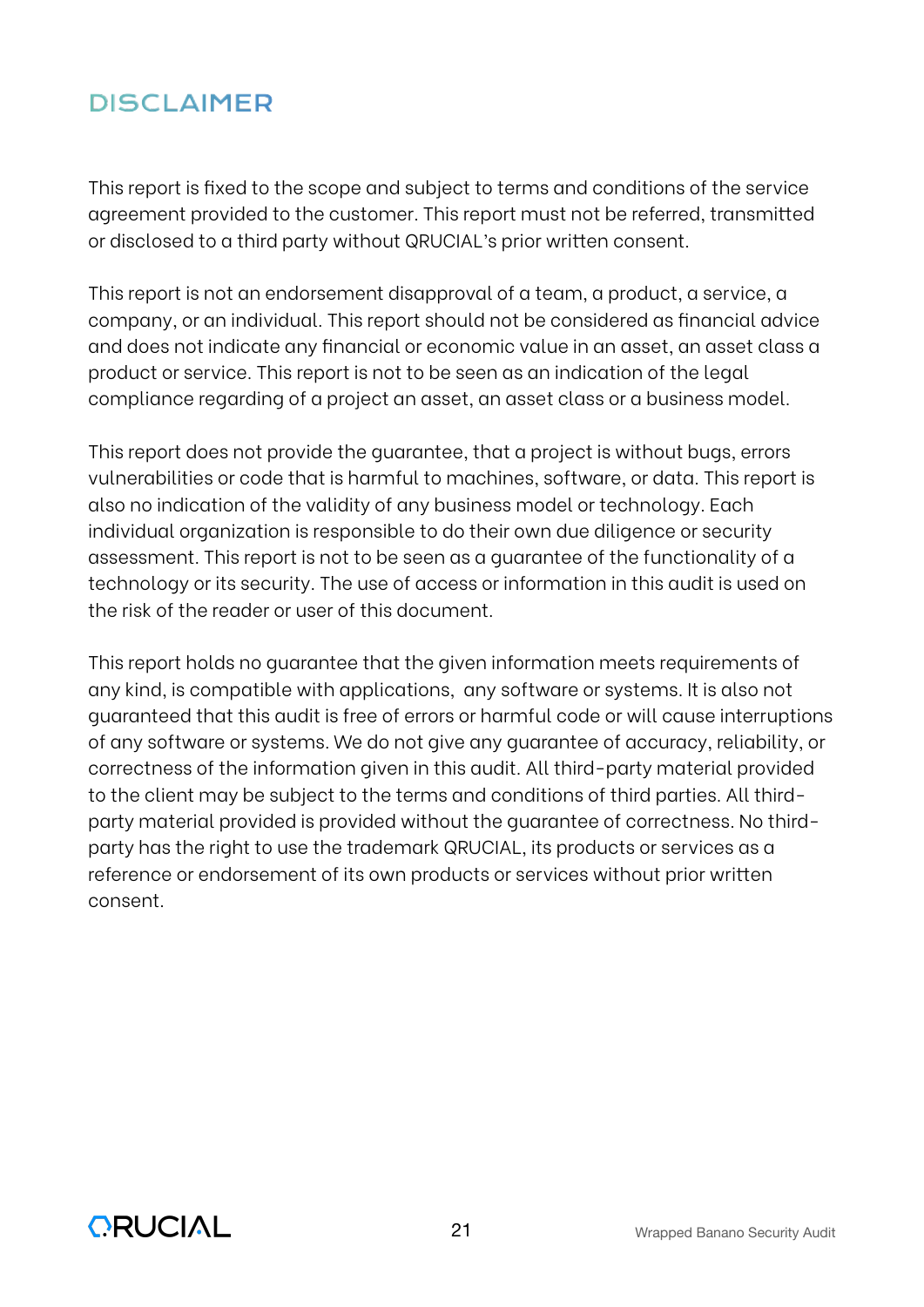# **THAN** VOU.

Our team gave their full commitment to craft this audit with precision and focus on details with the goal to support you improving your work.

With this audit we want to provide you a guidance to make your project more secure and for presenting your community a product they can trust in.

We make security our priority, so you don't have to.